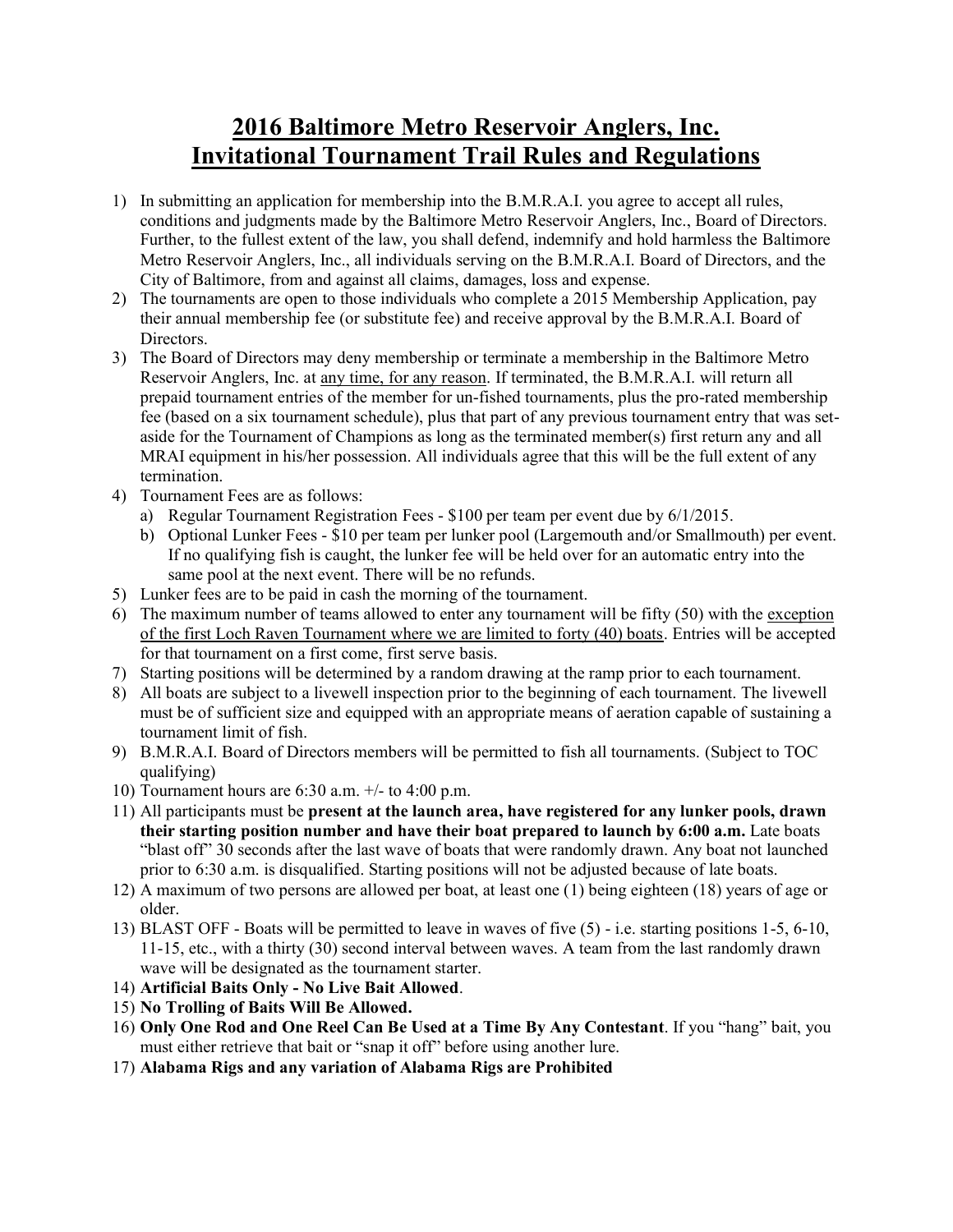- 18) **Each angler is permitted to fish only one (1) lure per line.** (e.g. a Carolina rig or drop shot rig may not use a jig or some other hook and lure in addition to the primary lure, a topwater bait may not pull or be pulled by another bait, etc.)
- 19) Should a member of a team have to leave the premises of the reservoir during the course of the tournament, they are unable to return to competition during that event. In such a case the remaining team member may continue to fish, but is only able to weigh five (5) fish.
- 20) Boats not at the official weigh-in site by the prescribed time will be disqualified.
- 21) Only Largemouth and Smallmouth Bass will be weighed in. A daily limit of eight (8) bass per team can be weighed in at all tournament locations. Any team bringing more than 8 fish to the scales shall be disqualified.
- 22) All fish must be a minimum of twelve (12) inches in length measured from **closed mouth to any part of tail on the B.M.R.A.I. board**. Checking in a short fish will result in disqualification.
- 23) Weigh-in Procedure: All teams weighing fish are not allowed to trailer their boats before weighing. Keep all fish **in your livewell** until you are called to the weigh-in site. You will be called to weigh-in your catch in waves of five (5) boats, just as you were launched. Upon presenting your fish for measurement and inspection, you must present your team number/start position card to the attendant and then follow all instructions of the weigh-in team. Failure to follow weigh-in procedures will result in disqualification.
- 24) Dead fish penalties are as follows:
	- a) The penalty for one dead fish is 0.25 lb.
	- b) The penalty for two dead fish is 0.50 lb.
	- c) The penalty for three dead fish is 1.0 lb.
	- d) The penalty for four dead fish is 2.0 lbs.
	- e) The penalty for five or more dead fish is disqualification.
- 25) If a fish is to be weighed as a lunker, it must be marked with a cull tag, when presented for weigh-in. If the fish presented for lunker is dead, a 0.25 lb. penalty will be deducted from the weight of that fish for the lunker prize.
- 26) After a team's fish have been weighed, that team **must** take all live fish back to their boat for release. Live fish **must be released** into the water at the mouth of the ramp cove into waters with a minimum depth of 20 feet. The fish may be released following the conclusion of the award ceremony if desired, provided adequate aeration continues until the time of release. Dead fish are the responsibility of the team. They can be distributed to those wishing to take fish home or they must be removed from the premises. Under no circumstances are dead fish to be returned to the reservoir, left at the weigh-in site, or disposed of in trash cans at the ramp area. **Failure to comply with these release procedures will result in disqualification for the event as well as all prizes for that event.** The MRAI reserves the right to verify that the fish have been properly released and/or disposed. The MRAI reserves the right to grant an exemption to this rule under extenuating circumstances but only with a majority approval of the directors prior to the boat being loaded onto the trailer.
- 27) Ties for finishing positions will be broken in the following manner:
	- a) highest number of fish wins,
	- b) largest fish wins.
		- i) If this does not break the tie, the position will be deemed a tie and the prizes and points will be added together and equally split between the tied contestants.
- 28) Any member that wishes to protest the score or conduct of a fellow competitor must do so in writing within thirty (30) minutes of the official weigh-in time. The accusing party will be responsible for the cost for a polygraph test should it be needed to resolve the protest.
- 29) All members must agree to submit to a polygraph test or forfeit the prize should a protest be lodged against them. Members agree to abide by the results of such a test. The contested prizes will not be distributed until the results of the polygraph test are reviewed.